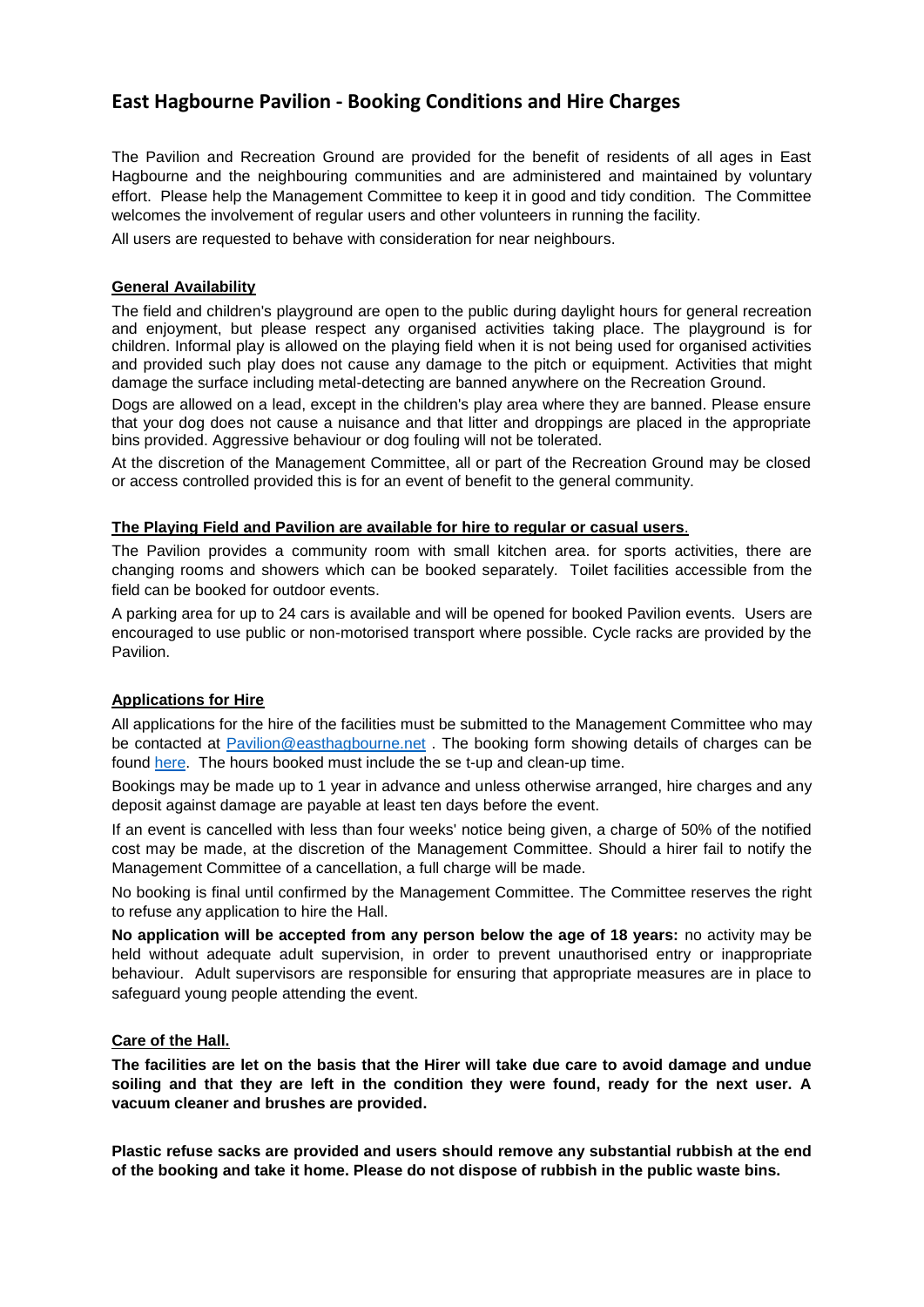Nothing must be fixed to the structure or the environs of the building without the express permission of the Management Committee. Spillages should be mopped up at once to prevent the floor becoming slippery.

If excessive cleaning by the caretaker is necessary a charge will be made. Hirers should leave the Hall in the condition found.

Breakages or damages must be reported. At its discretion the Management Committee will make a charge for any repairs necessary, although each case will be considered individually. Note that it is Management Committee policy that unreported or deliberate damage will be charged for and the hirer will be responsible for the full cost of repairs.

The Pavilion and grounds are maintained by voluntary effort. We ask the cooperation of all users in taking away any refuse generated from their activities.

#### **Hours of operation**

The use of the Pavilion is restricted to the hours of 8:00am until 22:00pm Monday to Saturday and 08:00am until 21:00pm on Sundays and Bank Holidays.

#### **Restrictions on use**

All bookings are subject to acceptance by the Management Committee.

Activities which would cause a nuisance to our neighbours will not be accepted.

#### **Alcohol**

Alcohol is only allowed under special conditions. Please discuss with the Management Committee.

#### **Safety**

Hirers must familiarise themselves with the positions of the emergency exits and fire extinguishers. If seating is used it must be set out so as not to obstruct access to these.

Note that there is no fixed telephone at the Recreation Ground, so hirers should bring a mobile phone in case help needs to be summoned. First Aid kits are supplied in the accessible WC area, in the kitchen and in the changing rooms.

Since 1 July 2007, it has been illegal to smoke in public buildings.

In the event of fire the hirer is responsible for following the Fire Action Plan included as an Attachment to this document:

- a) Supervising the vacation of the premises.
- b) Accounting for all present.
- c) Summoning assistance. The assembly point is in the car park

### **Liabilities**

The Management Committee will not be liable for personal injury, however caused, unless directly due to the negligence of the EHSRC. The Management Committee cannot accept responsibility for any damage to, or loss of, property of the hirer or attendees unless directly due to the negligence of the EHSRC.

# **Keeping to time**

The activity must end at the time agreed and attendees must have left the Hall and all clearing up be completed at the end of the hire period. At the discretion of the EHSRC a charge will be made if the hirer has not vacated the Hall within this period.

In consideration for local residents, please ensure that attendees leave as quietly as possible.